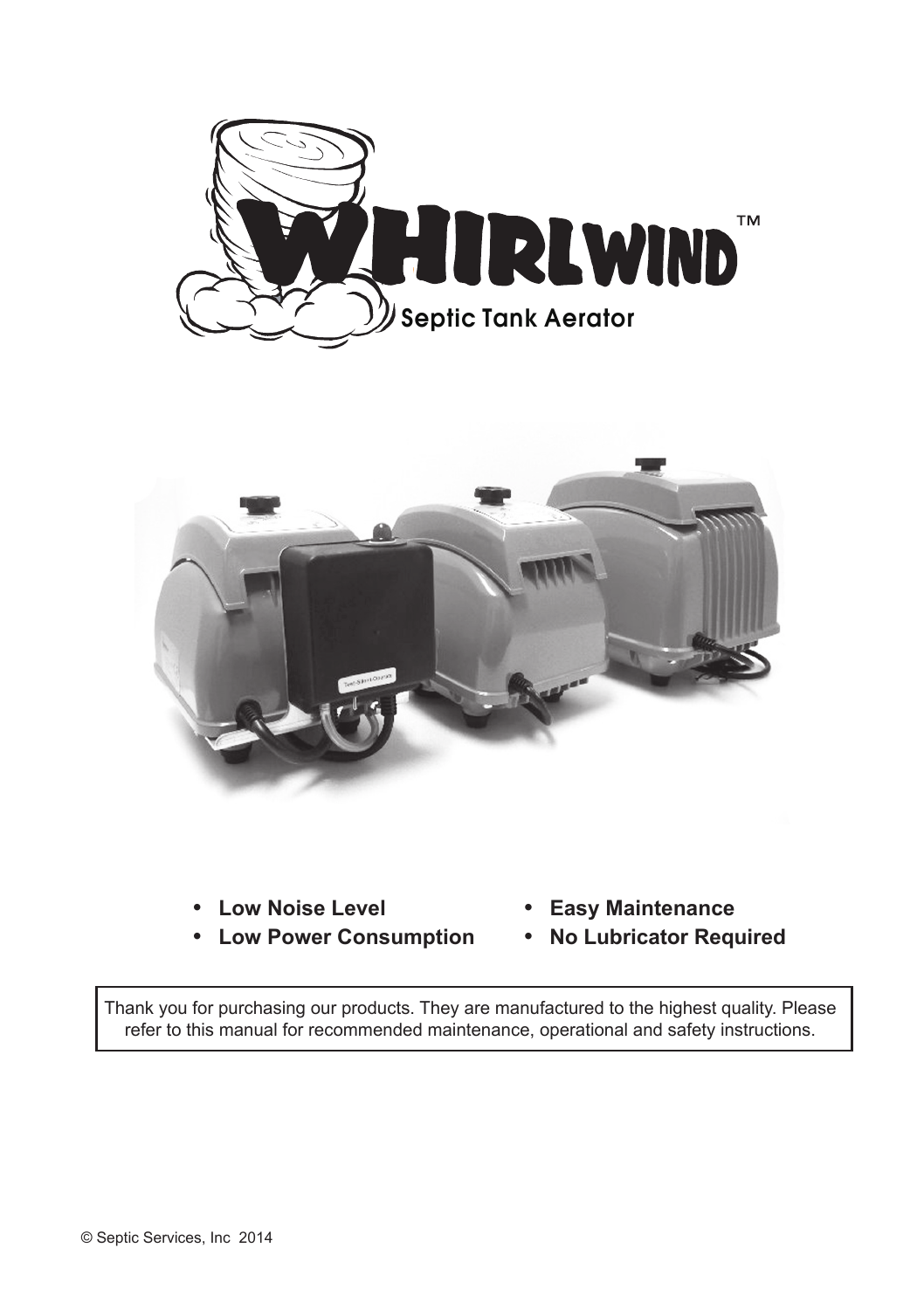# **WARNING**

# FOR REPLACEMENT OR CHANGE OF ANY PARTS IN THE SERVICE MANUAL, WE SUGGEST YOU CONTACT AN AUTHORIZED TECHNICIAN.

# **DANGER**

To avoid possible electric shock, especially when used in aquarium applications do not attempt repairs yourself, return the air pump to an authorized service facility, place of purchase or discard the pump.

- 1. If the pump falls into the water, DO NOT REACH FOR IT. Shut off the fuse or circuit breaker supplying power to the unit, retrieve it, and throw the pump away.
- 2. It should NOT be plugged in if there is water on or inside the unit.
- 3. Do not operate if the cord or plug is damaged, or if the unit has been dropped or damaged in any way.
- 4. To prevent the plug or electrical outlet from getting wet, position the aquarium tank and stand to one side of a wall-mounted outlet. A "drip loop" shown in Figure 1, should be used for each cord connecting an air pump to an electrical unit. The "drip loop" is that part of the cord below the level of the outlet or connector if an extension cord is used. The "drip loop" prevents water traveling along the cord and coming into contact with outlet. If the plug or outlet does get wet, DO NOT UNPLUG THE CORD; Disconnect the fuse or circuit breaker supplying power to the unit. Then unplug and examine for the presence of water in the outlet.
- 5. Do not use the pump near volatile liquids such as gasoline, thinners, etc., the unit could explode.
- 6. Close supervision is necessary when an appliance is used by or near children.
- 7. This pump is intended to <u>deal with clean, dry air only</u>. Do not attempt operation with water or other liquids.<br>8. The ambient operation temperature for this nump is between 41°F (5°C) and 104°F (40°C). Operation
- The ambient operating temperature for this pump is between  $41^{\circ}F$  (5°C) and  $104^{\circ}F$  (40°C). Operation of pump in temperature range may result in malfunction or severely shortened service life.
- 9. Do not block the air being discharged. Be sure your diffuser is not clogged and septic tank is cleaned regularly (3-4 years min).
- 10. Always unplug pump prior to servicing. Grasp plug to remove cord from outlet. Do not remove by pulling on power cord.
- 11. Do not use the air pump for other than intended use. The use of attachments not recommended or not sold by the air pump manufacturer may cause an unsafe condition.
- 12. Do not install pump where it will be exposed to weather, do not store pump in temperatures below freezing.
- 13. Ensure pump is securely mounted prior to operation.
- 14. Read and observe all important markings on pump.
- 15. Ensure that extension cords (if required) have the correct or higher rating (amperes or watts). Ensure cord & unit are properly positioned off the ground and above high water due to rain.
- 16. To avoid injury, do not touch moving parts or hot parts such as heaters, reflectors and lamp bulbs which may warm the unit.
- 17. Always unplug unit before putting on or taking off parts or cleaning.

# **SAVE THESE INSTRUCTIONS**

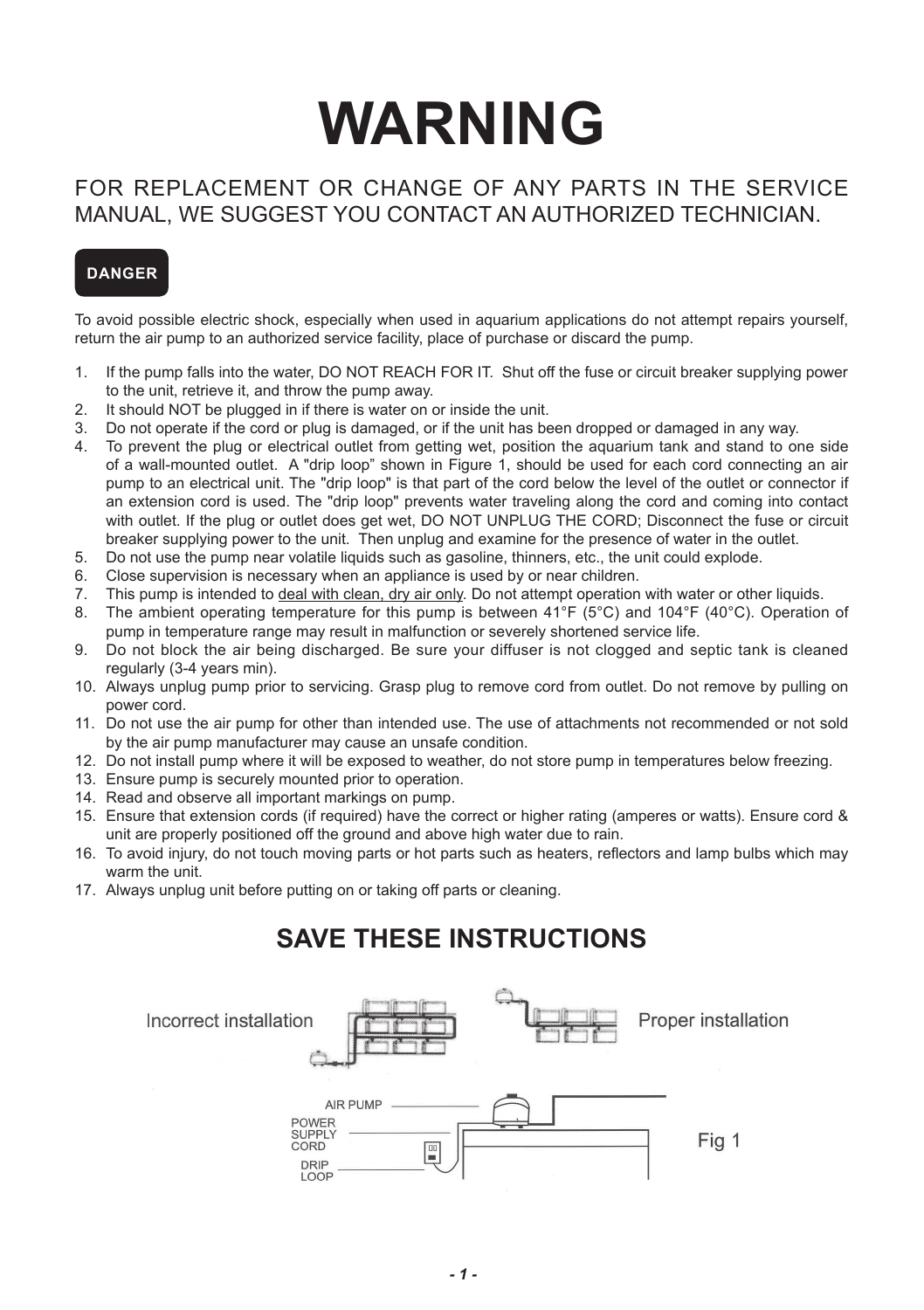# **INSTALLATION**

Disconnect electrical power at the fuse box or circuit breaker before installing this product. Install this product where it will not come into contact with water or other liquids. Install this product where it will be weather protected. Electrically ground this product. Failure to follow these instructions can result in death, fire or electrical shock.

### **CORRECT INSTALLATION IS YOUR RESPONSIBILITY**

Make sure you have the proper installations conditions and that your diffuser is not clogged and tank pumped.

### **MOUNTING**

This product must be installed on a flat, horizontal surface. Mounting the product to a stable, rigid operating surface and using shock mounts will reduce noise and vibration.

#### **PLUMBING**

Connect with pipe and fittings or rubber hose that are the same size or larger than the unit's outlet connection.

## **ACCESSORIES**

Install relief valve and gauge at outlet to monitor performance. A check valve may be required to prevent backups into the unit.

#### **MOTOR CONTROL**

It is your responsibility to contact a qualified electrician and assure that the electrical installation is adequate and in conformance with all national and local codes and ordinances.

# **ELECTRICAL CONNECTION**

This product must be properly grounded. Do not modify the plug provided. If it will not fit the outlet, have the proper outlet installed by a qualified electrician.

#### **MODEL WITH A POWER SUPPLY CORD**

This product must be grounded. For 120-volt circuit connect power supply cord grounding plug to a matching grounded outlet. Do not use an adapter.

In the event of an electrical short circuit, grounding reduces the risk of electric shock by providing an escape wire for the electric current. This product may be equipped with a power supply cord having a grounding wire with an appropriate grounding plug. The plug must be plugged into an outlet that is properly installed and grounded in accordance with all local codes and ordinances.

Check with a qualified electrician or serviceman if the grounding instructions are not completely understood, or if you are not sure whether the product is grounded. Do not modify the plug provided. If it will not fit the outlet have the proper outlet installed by a qualified electrician.

#### **MODEL THAT IS PERMANENTLY WIRED**

This product must be connected to a grounded, metallic, permanent wiring system or an equipment grounding terminal or lead on the product.

Power supply wiring must conform to all required safety codes and be installed by a qualified person. Check that supply voltage agrees with that listed on product nameplate.

#### **EXTENSION CORDS**

Use only a 3-wire extension cord that has a 3-blade grounding plug. Connect extension cord plug to a matching 3-slot receptacle. Do not use an adapter. Make sure your extension cord is in good condition. Check that the wire gauge of the extension cord is the correct size wire to carry the current this product will draw. An undersized cord is a potential fire hazard, and will cause a drop in line voltage resulting in loss of power causing the unit to burn up. DIAGRAM A indicates the correct gauge cord for length required and the ampere rating listed on the product nameplate. If in doubt, use the next heavier gauge cord. The smaller the gauge number, the heavier the cord.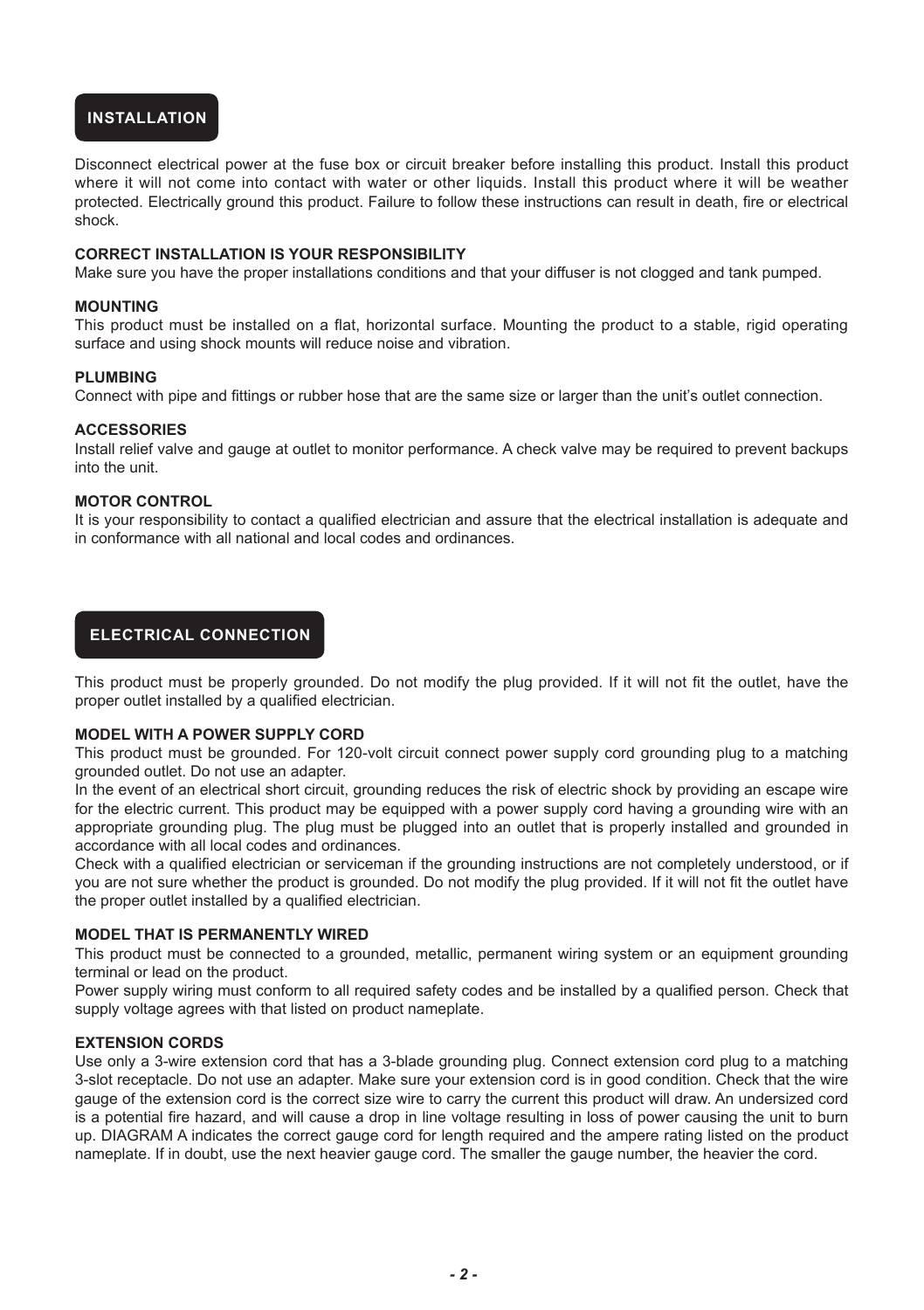| <b>DIAGRAM A - Minimum Gauge For Extension Cords</b> |       |    |                        |     |     |     |     |     |     |      |   |
|------------------------------------------------------|-------|----|------------------------|-----|-----|-----|-----|-----|-----|------|---|
| Amps                                                 | Volts |    | Length of cord in feet |     |     |     |     |     |     |      |   |
|                                                      | 120V  | 25 | 50                     | 100 | 150 | 200 | 250 | 300 | 400 | 500  |   |
|                                                      | 240V  | 50 | 100                    | 200 | 300 | 400 | 500 | 600 | 800 | 1000 |   |
| $0-2$                                                |       | 18 | 18                     | 18  | 16  | 16  | 14  | 14  | 12  | 12   | G |
| $2 - 3$                                              |       | 18 | 18                     | 16  | 14  | 14  | 12  | 12  | 10  | 10   | Α |
| $3 - 4$                                              |       | 18 | 18                     | 16  | 14  | 12  | 12  | 10  | 10  | 8    |   |
| 4-5                                                  |       | 18 | 18                     | 14  | 12  | 12  | 10  | 10  | 8   | 8    | G |
| 5-6                                                  |       | 18 | 16                     | 14  | 12  | 10  | 10  | 8   | 8   | 6    | E |

# **OPERATION**

Use only recommended parts acceptable for pressure of at least 10 psi. When used, motor covers must be in place for safe operation. Product surfaces may become hot during operation. Do not direct air at a person or animal. Wear proper eye protection. Do not use around flammable or combustible liquid or gas. Failure to follow these instructions can result in burns, eye injury or other serious injury.

It is your responsibility to operate this product at recommended pressure duty and room ambient temperature.

## **START UP**

If pump fails to start or slows down significantly under load, shut off and disconnect from power supply. Check that the voltage is correct for the pump and that your diffuser in the septic tank is clean and tank is pumped regularly (3- 4 yrs min).

## **MAINTENANCE**

Disconnect electrical power supply cord before performing maintenance on the unit. If product is hard wired into system, disconnect electrical power at the circuit breaker or fuse box before performing maintenance on the unit. Failure to follow these instructions can result in death, fire or electrical shock. Unit surfaces may become hot during operation; allow unit surfaces to cool before handling. Do not direct air stream at any person or animal. Wear proper eye protection. Clean the unit in a well-ventilated area. Failure to follow these instructions can result in burns, eye injury or other serious injury.

## **IT IS YOUR RESPONSIBILITY TO:**

- • Regularly inspect and make necessary repairs to product in order to maintain proper operation.
- Make sure that pressure is released from product before starting maintenance.
- • Never add oil.

Check intake fitter after first 500 hours of operation. Clean filter and adjust frequency for your situation This maintenance will help to assure the units performance and service life.

#### **CLEANING**

Do not use any other combustible solvent to clean unit.

- 1. Remove filter and clean using detergent and water only.
- 2. Rinse filter well and air dry.

Check that all external accessories work, relief valves and gauges are attached securely and are not damaged before re-operating unit.

## **TROUBLE SHOOTING**

See Diagram B, page 4.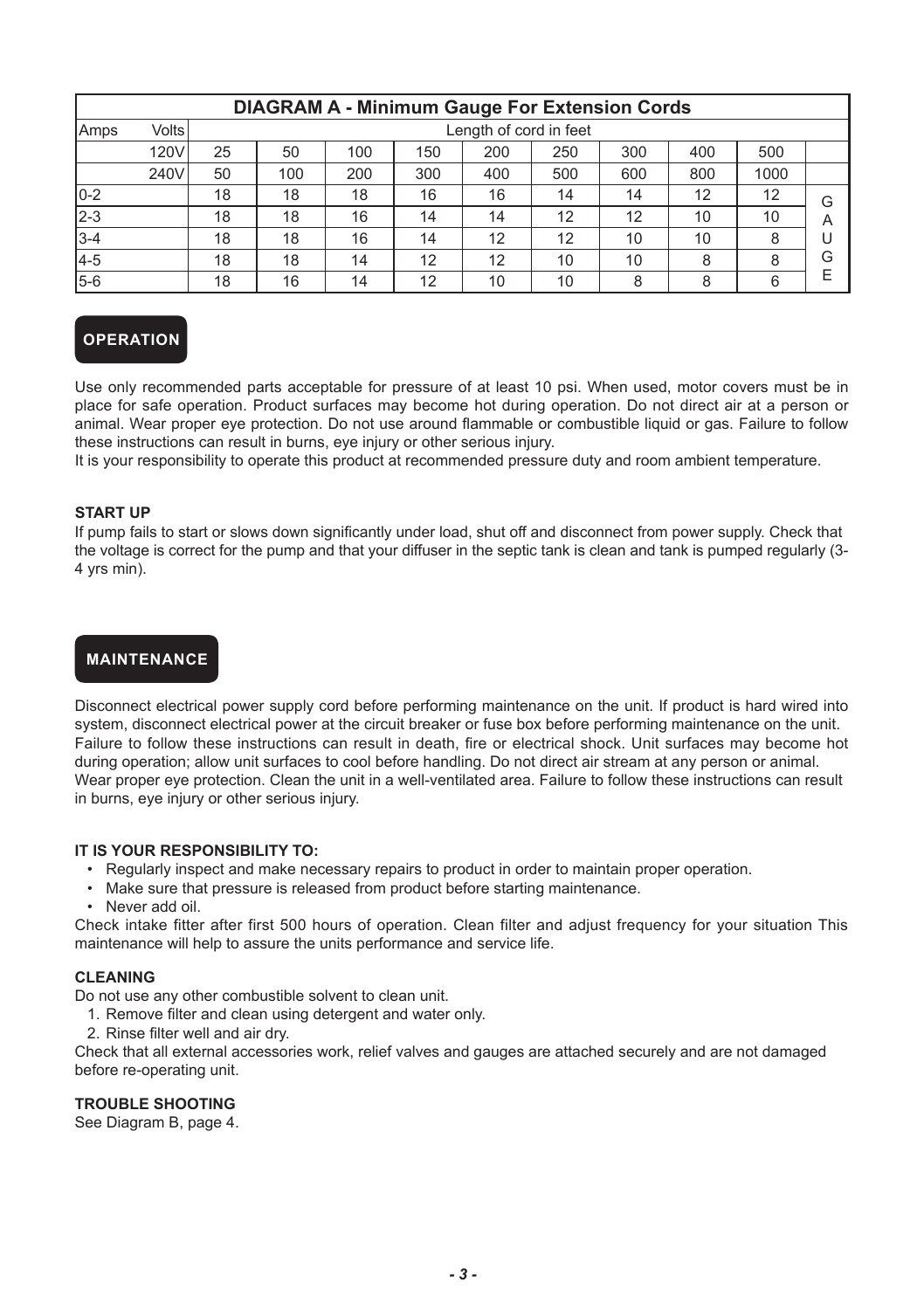# **Diagram B**



# **PROBLEM CAUSE CAUSE ACTION TAKEN**



| The Whirlwind STA Series Air Pump Alarm Operation Guide   |                                                                                     |                                                                                          |                                                                                         |  |  |  |  |  |  |  |
|-----------------------------------------------------------|-------------------------------------------------------------------------------------|------------------------------------------------------------------------------------------|-----------------------------------------------------------------------------------------|--|--|--|--|--|--|--|
| Alarm Function                                            | To monitor pump and pressure loss.                                                  |                                                                                          |                                                                                         |  |  |  |  |  |  |  |
| 3-stage switch                                            | Position: Left                                                                      | Position: Middle                                                                         | Position: Right                                                                         |  |  |  |  |  |  |  |
| (Direction: left to right)                                | Function:<br>Test alarm                                                             | Function:<br>Monitor pump pressure                                                       | Function:<br>Monitor pump pressure                                                      |  |  |  |  |  |  |  |
| Signal result<br>(light & buzzer)                         | Result:<br>Always Light on.<br>Always Buzzer on.<br>(See action note 1)             | Result:<br>Light on(pump pressure<br>under 5 kpa).<br>Buzzer off.<br>(See action note 2) | Result:<br>Both Light & Buzzer on<br>(pump pressure under 5kpa).<br>(See action note 3) |  |  |  |  |  |  |  |
|                                                           | 1. No action required. It's only to check if the light and buzzer is normal.        |                                                                                          |                                                                                         |  |  |  |  |  |  |  |
| Action                                                    | 2. Check for damaged pipe from pump to diffuser. Replace diaphragms or other parts. |                                                                                          |                                                                                         |  |  |  |  |  |  |  |
|                                                           | 3. Check for damaged pipe from pump to diffuser. Replace diaphragms or other parts. |                                                                                          |                                                                                         |  |  |  |  |  |  |  |
| Alarm pressure is factory set. Do not adjust.<br>Comments |                                                                                     |                                                                                          |                                                                                         |  |  |  |  |  |  |  |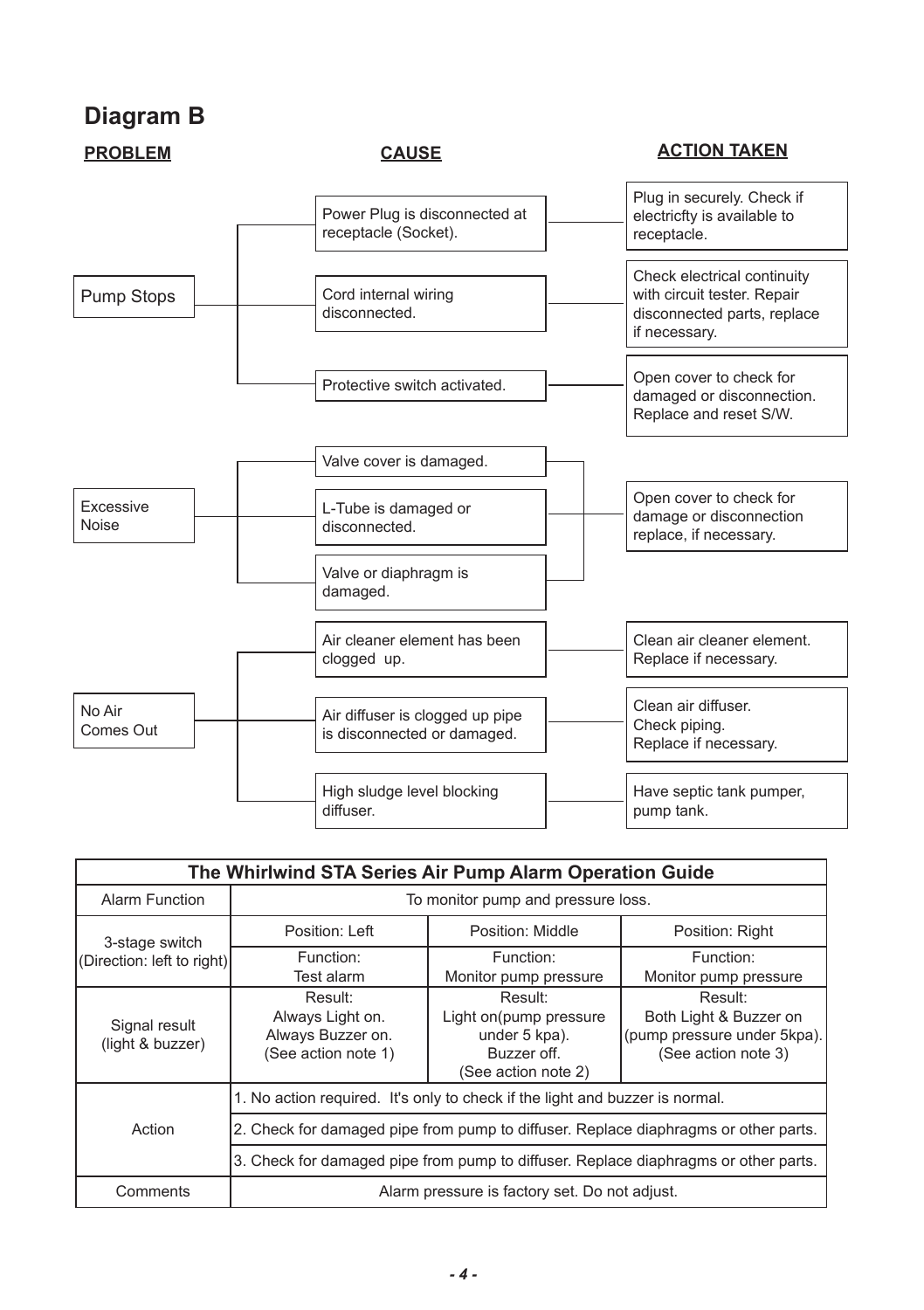# **Assembly Diagram for WHIRLWIND STA 40/60/80 (AL) Assembly Diagram for :+,5/:,1'67A-40/60/80\$/**

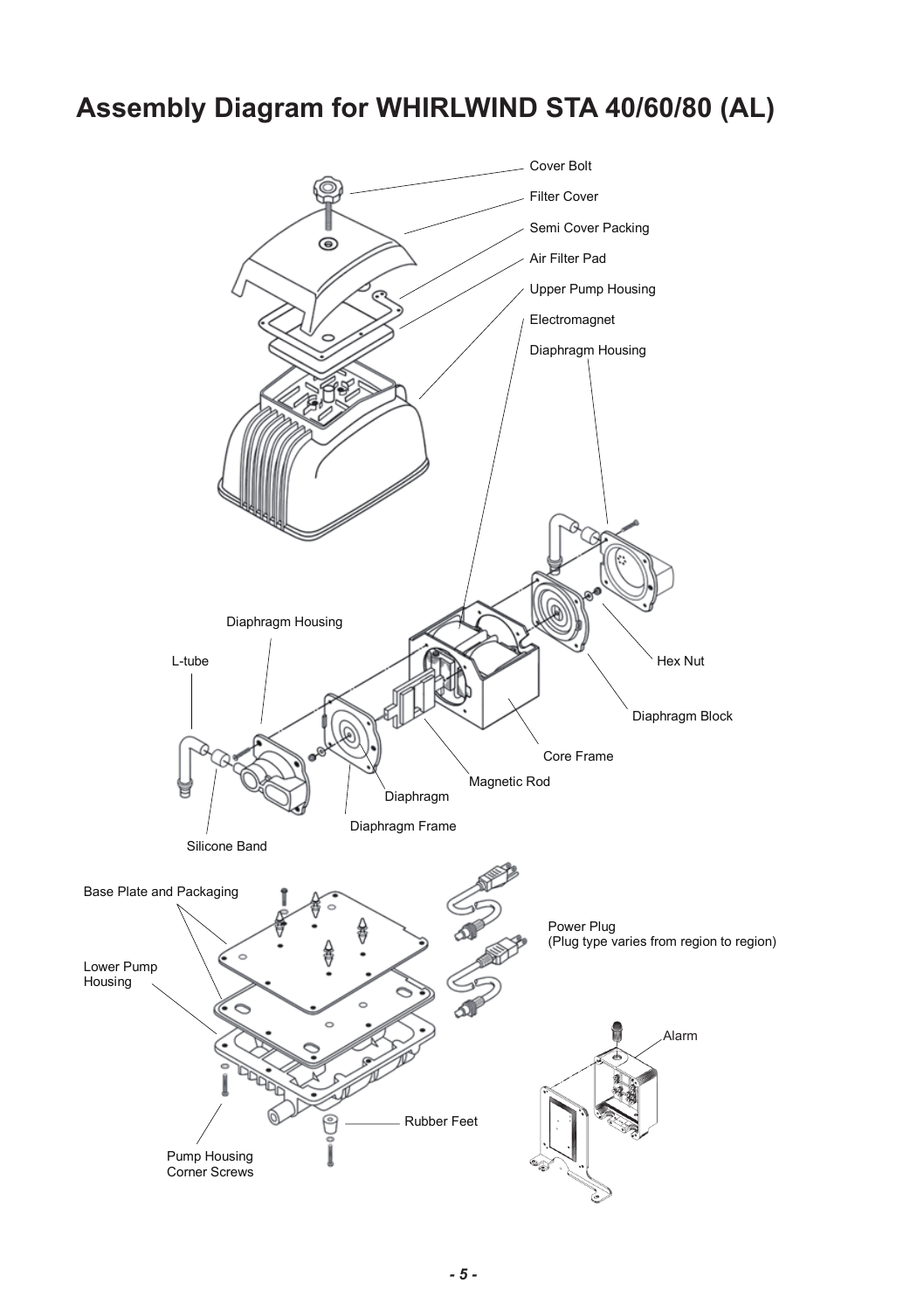# **Assembly Diagram for WHIRLWIND STA 100/120/150/200 Assembly Diagram for Models 67A 100/120/150/200**



Base Plate, Power Plug and Lower Pump Housing Assembly